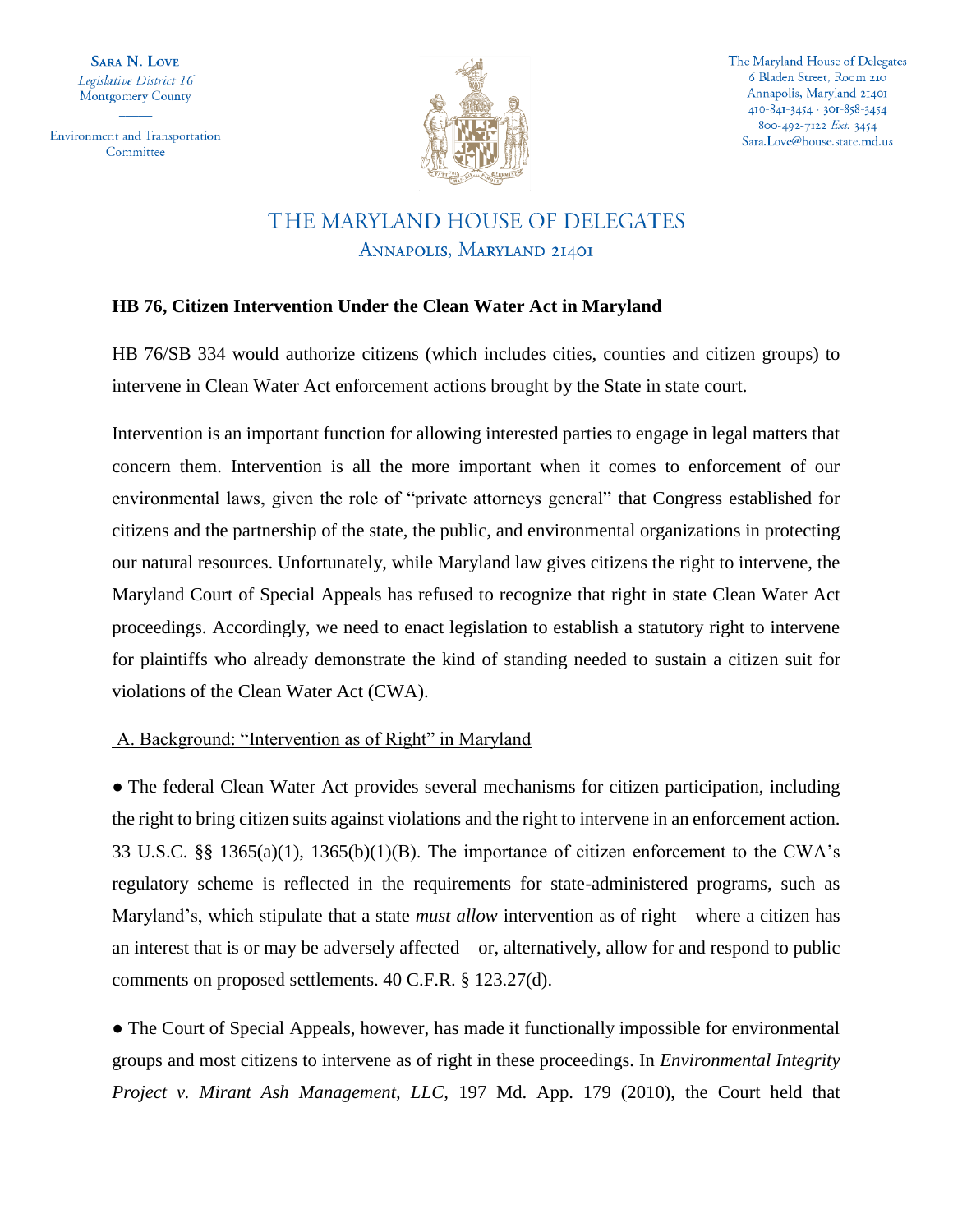environmental groups and citizens did not meet the test for intervention as of right in Maryland, as they lacked interests different than those of the general public, presuming that MDE would adequately represent their interests.

● The Maryland Department of the Environment and the Maryland Attorney General supported the intervention of environmental organizations in that case.

*"The Department and the Office of the Attorney General strongly support citizen engagement in matters concerning the quality of waters of this State and actions that threaten them. Citizens are often, through sampling streams and rivers, walking their shores and fishing their waters, the first to observe a problem. As such, the Department not only welcomes, but actively solicits citizens to come forward with complaints. In addition, the State is undergoing a period of budgetary constraints and hiring freezes. The convergence of this resources crisis with growing concern about the future of the Chesapeake and Coastal Bays makes citizen participation particularly welcome."* Mirant

In light of Mirant, HB 76/SB 334 is needed to ensure that citizens are provided the public participation that is required under the Clean Water Act for Maryland's program.

#### B. Intervention is in the State's interest

MDE's enforcement has been on a steep decline. Clean Water Act enforcement actions by Maryland Department of the Environment have dropped to record lows in Maryland in 4 of the last 5 years, and FY 20's number was 85% below the long term average before 2015, when the steep decline in enforcement began. This drop is *not* due to a reduction in violations, as the percentage of facilities having violations has actually increased slightly over this same time period, according to MDE's data.

Citizen intervention allows individual citizens, organizations, cities and counties to lessen some of the burden on the State by sharing the responsibility of prosecuting these enforcement actions. It can also supplement the State's resources and assist them in collecting penalties from polluters. (Note: All penalties collected go into Maryland's Clean Water Fund, making these resources